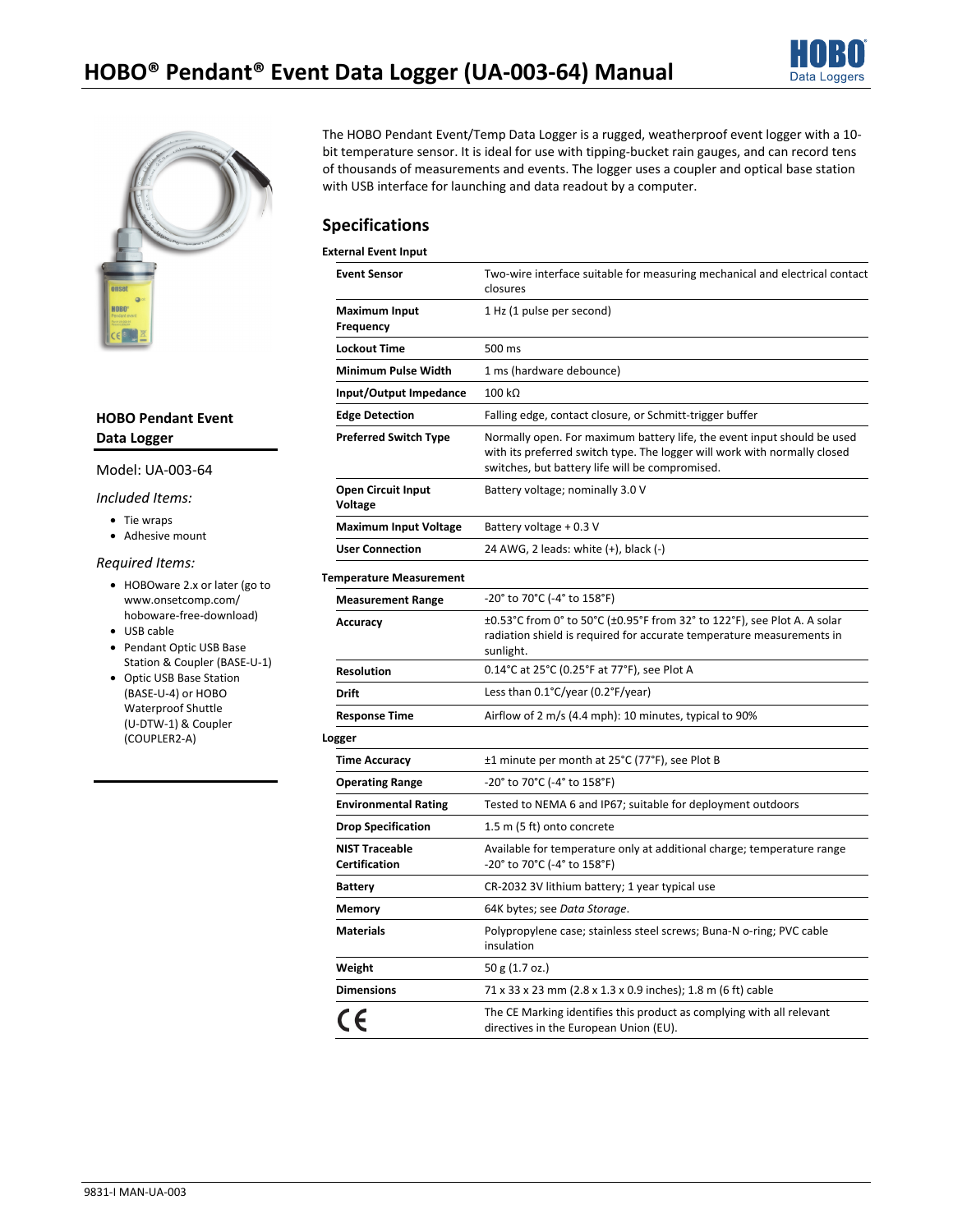## **Specifications (continued)**



# **Connecting the Logger to a Computer**

The HOBO Pendant logger requires either of the following to connect to the computer:

• Pendant Optic USB Base Station & Coupler (BASE-U-1); HOBOware 2.1 or later

### **OR**

• Optic USB Base Station (BASE-U-4) or HOBO Waterproof Shuttle (U-DTW-1); coupler (COUPLER2A); HOBOware 2.2 or later

If possible, avoid connecting at temperatures below 0°C (32°F) or above 50°C (122°F).

- 1. Plug the USB connector on the base station into an available USB port on your computer.
- 2. Insert the logger and the base station into the coupler, as shown in the following diagrams.

For BASE-U-1, make sure that the logger is inserted in the end of the coupler that has the magnet, and that the ridges on the base station and logger are aligned with the grooves in the coupler.





For BASE-U-4 or the HOBO Waterproof Shuttle, firmly insert the optical end of the base station into the D-shaped end of the coupler, and make sure that the ridge on the logger is aligned with the groove in the coupler.



- 3. If you are using the HOBO Waterproof Shuttle, briefly press the coupler lever to put the shuttle into base station mode.
- 4. If the logger has never been connected to the computer before, it may take a few seconds for the new hardware to be detected.
- 5. Use the logger software to set up the alarms, launch, and read out the logger.

You can read out the logger or check its status while it continues to log, stop it manually with the software, or let it record data until the memory is full. Refer to the software user's guide for complete details on launching, reading out, and viewing data from the logger.

**Important:** Do not cover the optical communication window in the logger (shown in diagram above) with a label or sticker as that may interfere with the communications with the base station or shuttle.

## **Connecting to a Tipping-Bucket Rain Gauge**

The logger's black and white input wires can be connected directly to the relay output of most tipping-bucket rain gauges. (Polarity of the input connection is not important.) If your gauge came with a counter display and battery, disconnect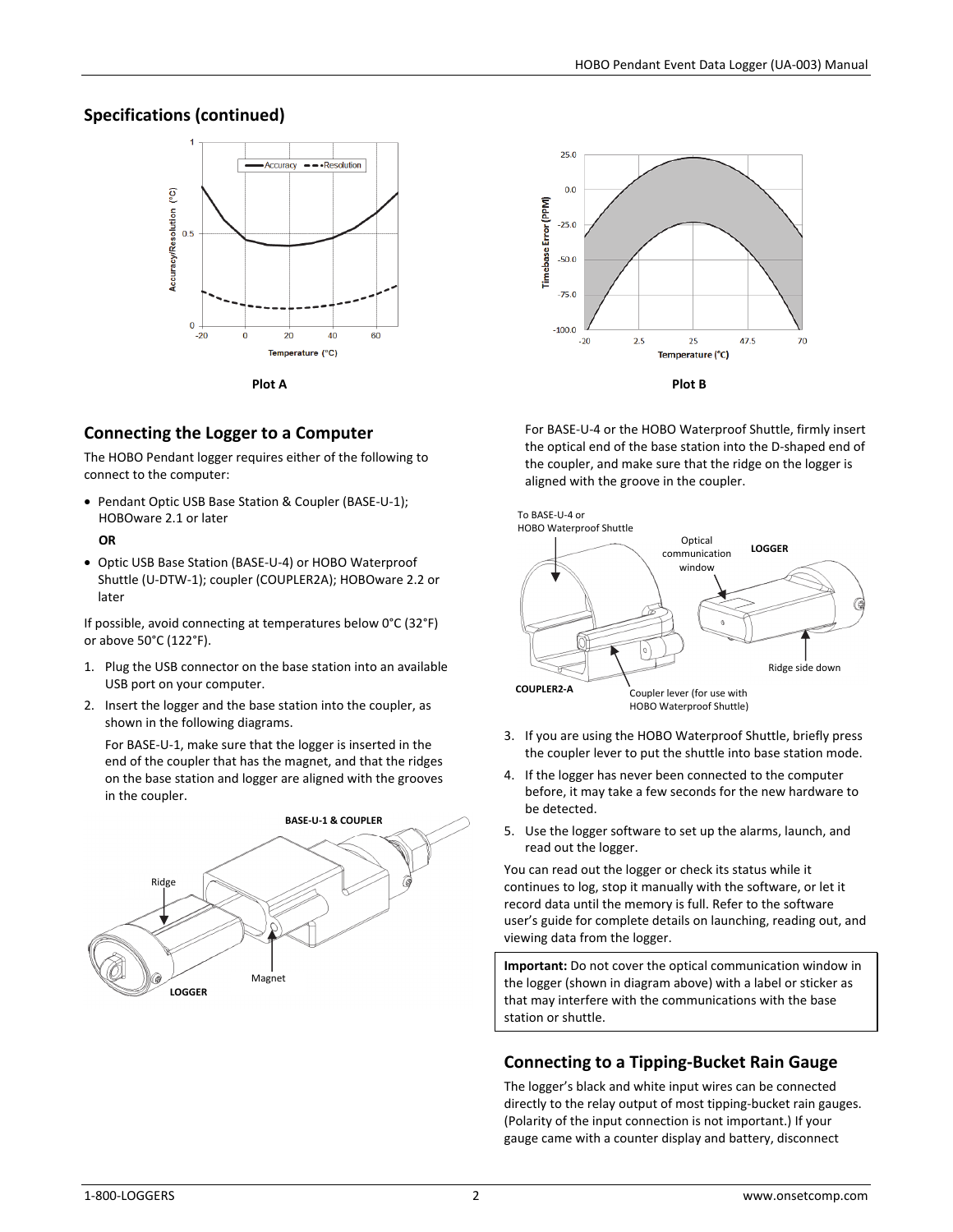these and attach the HOBO Pendant Event/Temp logger instead.

Be careful not to touch the logger's input wires together when connecting or disconnecting the logger while it is logging, as this will record a false event.

# **Triggered Start**

This logger can be configured to start at your command, using the magnet in the coupler to trigger a start.

- 1. Use HOBOware to launch the logger with Using Coupler selected. Remove the logger from the coupler.
- 2. Bring the logger and an empty coupler or strong magnet to the deployment location.

**Important:** Any magnet can trigger a start. This can be helpful, but it can also cause a premature start. Keep the logger away from strong magnetic fields until you are ready to begin logging.

3. When you are ready for the logger to start logging (for example, after connecting the logger to an external device such as a rain gauge), insert the logger into the empty coupler (or place it next to a strong magnet) and remove it after three seconds.

**Important:** The logger will not launch if the base station is in the coupler.

4. Verify that the logger's light is blinking at least every four seconds.

# **Event Logging**

The external event channel records the times of transitions from an open contact to a closed contact. The logger checks continuously for transitions. When a transition occurs, it is recorded as an event with a resolution of one second.

The external event channel has a built-in lockout time of 500 milliseconds. The lockout time serves to debounce mechanical switches. To guarantee event capture, the pulse must have a minimum duration of 1 millisecond.

**Important:** If the logger is configured to log events only (no temperature or battery logging), there may be a delay of up to an hour before logging begins or when relaunching. Keep this delay in mind for deployment purposes. Deploy the logger or relaunch it at a time when you will not need any data for an hour.

In addition, if at least one channel is enabled for logging (either temperature or battery) and you are relaunching the logger with the HOBO Waterproof Shuttle, the logger will use the logging interval to determine when to relaunch. For example, let's say the logging interval was set to 3 hours and only the battery channel was selected for logging. When the logger is read out and relaunched with the shuttle, logging—including event logging—will not begin for three hours (the previously selected logging interval). If you want to log temperature data, it is recommended that you use a shorter logging interval to minimize the delay when relaunching with a logger. It is not necessary to log battery data; it is recommended that you disable that channel.

Like other U-Series loggers, this logger stores internal events that are unrelated to the external event inputs. Internal events are stored when the coupler is attached or detached, when the battery drops below approximately 2.7V, when the battery rises above 2.8V, when a host computer is connected, and when the logger is stopped by a command from the host software.

# **Operation**

A light (LED) on the front of the logger confirms logger operation. The following table explains when the light blinks during logger operation.

| When:                                                                                                                          | The light:                                                                                                                                   |
|--------------------------------------------------------------------------------------------------------------------------------|----------------------------------------------------------------------------------------------------------------------------------------------|
| The logger is logging                                                                                                          | Blinks once every one to four seconds<br>(the shorter the logging interval, the<br>faster the light blinks); blinks when<br>logging a sample |
| The logger is awaiting a start<br>because it was configured to<br>start logging At Interval, On<br>Date/Time, or Using Coupler | Blinks once every eight seconds until<br>logging begins                                                                                      |

# **Data Storage**

The data logger has 64,000 bytes of nonvolatile data storage. Data storage requirements per event are a function of enabled channels and logging interval. When events are three to 12 days apart, 32 bits are required to record a single event (16,000 events). When events are less than 16 seconds apart, only 22 bits are required to record a single event (23,000 events). In most cases, 25,000 to 30,000 data points (including events, temperature, and/or battery measurements) can be logged. For most rain bucket applications, battery life, not memory capacity, will be the factor that limits deployment duration.

# **Protecting the Logger**

Do not store the logger in the coupler. Remove the logger from the coupler when you are not using it. When the logger is in the coupler or near a magnet, it consumes more power and will drain the battery prematurely.

Keep the logger away from magnets. Being near a magnet can cause false coupler events to be logged. It can also launch the logger prematurely if it was waiting for a trigger start.

If the logger is used in a humid location, periodically inspect the desiccant and dry it if it is not bright blue. To dry the desiccant, remove the desiccant pack and leave the pack in a warm, dry location until the bright blue color is restored. (Refer to the *Battery* section for instructions on removing and replacing the logger cap.)

| <b>Temperature Range</b>                   | <b>Desiccant Maintenance Schedule</b> |
|--------------------------------------------|---------------------------------------|
| Less than $30^{\circ}$ C (86 $^{\circ}$ F) | Approximately once per year           |
| 30° to 40°C (86° to<br>$104^{\circ}F$      | Approximately every six months        |
| Over 40°C (104°F)                          | Approximately every three months      |

**Note! Static electricity may cause the logger to stop logging.**  To avoid electrostatic discharge, transport the logger in an antistatic bag, and ground yourself by touching an unpainted metal surface before handling the logger. For more information, search for "static discharge" on www.onsetcomp.com.